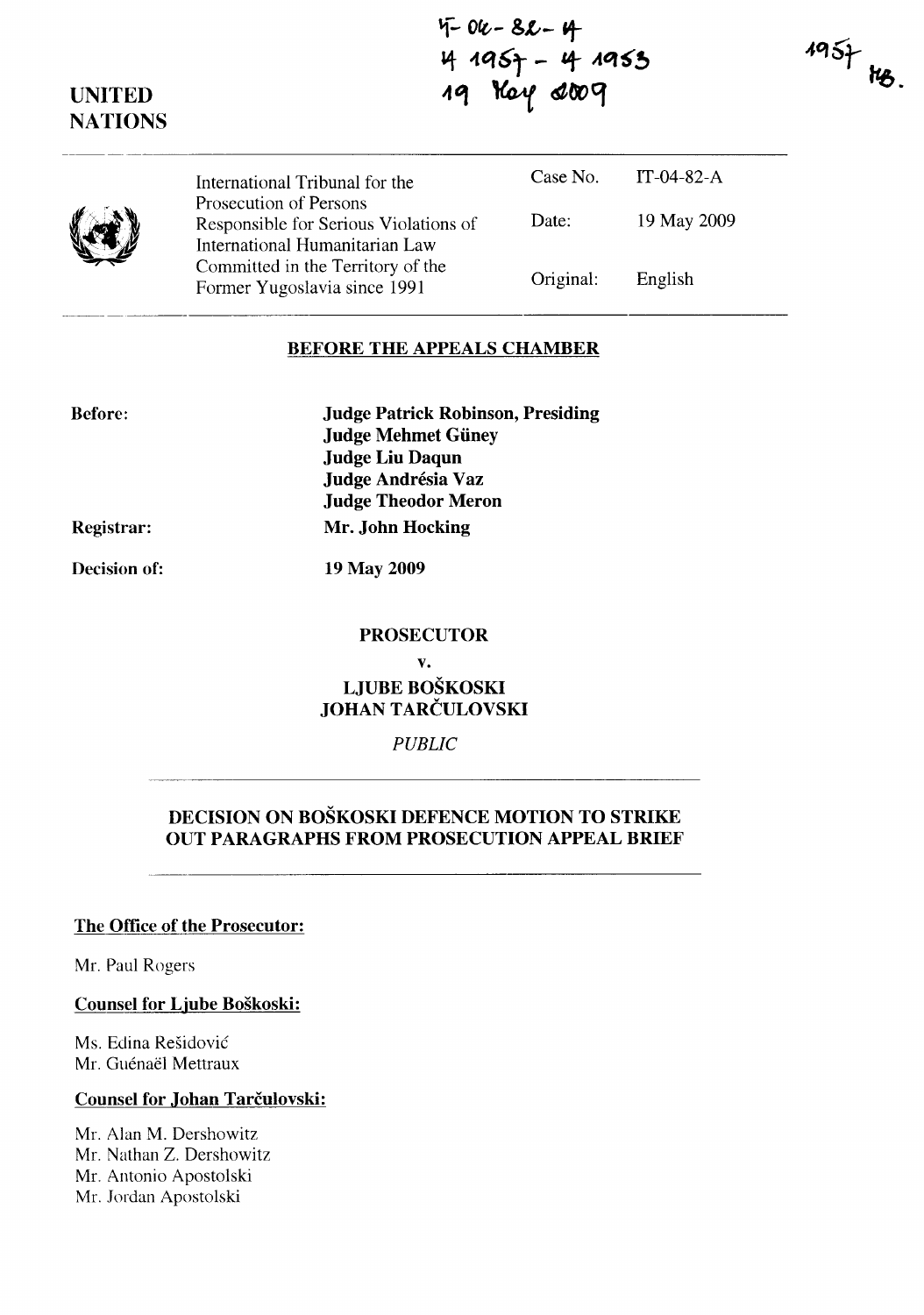i. The Appeals Chamber of the International Tribunal for the Prosecution of Persons Responsible for Serious Violations of International Humanitarian Law Committed in the Territory of the Former Yugoslavia since 1991 ("Appeals Chamber" and "Tribunal", respectively) is seized of appeals by both the Prosecution and Johan Tarčulovski against the Judgement of Trial Chamber II in this case, rendered on 10 July 2008 ("Trial Judgement").<sup>1</sup> It is also presently seized of the "Boškoski Defence Motion to Strike Out Paragraphs from Prosecution Appeal Brief', filed on 1 December 2008 ("Motion to Strike"). On 11 December 2008, the Prosecution filed its response to the Motion to Strike.<sup>2</sup> Subsequently, on 15 December 2008. Ljube Boškoski ("Boškoski") replied to the Prosecution Response to Motion. <sup>3</sup>

## **A. Submissions of the Parties**

2. In the Motion to Strike, Boškoski argues that paragraphs 1, 2, 3, 93 and 99 of the Prosecution's Appeal Brief contain grave misstatements or misrepresentations of the findings of the Trial Chamber.<sup>4</sup> Boškoski requests the Appeals Chamber to strike out these paragraphs and "order the Prosecution to re-file its brief without the impugned paragraphs", or "order that the impugned paragraphs do not form part of this appeal". In the alternative, Boškoski submits that the Appeals Chamber should indicate that it will disregard these misrepresentations for the purposes of the appeal.<sup>5</sup>

3. Boškoski submits that granting the Motion to Strike will contribute to ensuring fair and expeditious proceedings, and that the inaccurate submissions contained in the Appeal Brief do not take any of the Tribunal's time during the appeal hearing.<sup>6</sup> Furthermore, Boškoski submits thaI should the Appeals Chamber decide not to deal with the matter at this stage, it should be taken into consideration when dealing with the merits of the appeal, at which point the Appeals Chamber may summarily dismiss those grounds of appeal which misrepresent the findings of the Trial Chamber.<sup>7</sup>

4. As regards the particulars of the alleged misrepresentations, Boškoski argues that paragraph l of the Appeal Brief erroneously claims that the Trial Chamber found Boškoski to have effective control over the perpetrators of the crimes, when in fact the finding was limited to

Prosecution's Appeal Brief, 20 October 2008 ("Appeal Brief"). Brief of Johan Tarčulovski, 12 January 2009.

<sup>&</sup>lt;sup>2</sup> Prosecution Response to Boškoski Defence Motion to Strike Out Paragraphs From the Prosecution Appeal Brief, I l December 2008 ("Prosecution Response to Motion").

<sup>3</sup>Boškuski Defence Reply *Re* Motion to Strike Parts of Prosecution Appeal, 15 December 2008 ("Reply").

Motion to Strike, para. 8.

Motion to Strike, para. 9. *See* also Reply, para. 34.

Motion to Strike, para. 35.

 $\frac{7}{7}$  Motion to Strike, para. 36 (emphasis omitted).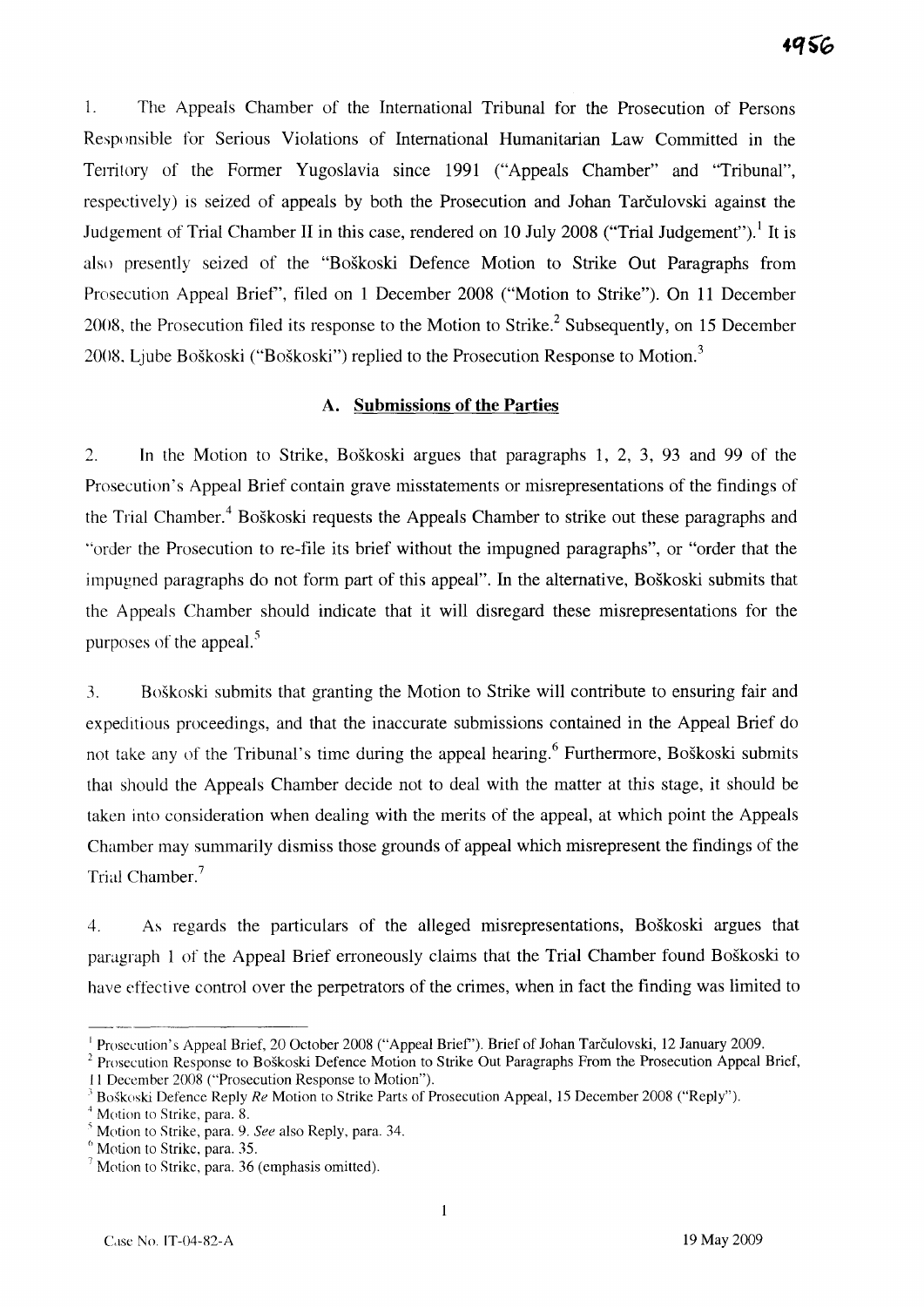Boškoski being regarded as superior of the police in a general sense. <sup>8</sup>Boškoski argues that in paragraph 2 of the Appeal Brief, the Prosecution misquoted the Trial Chamber as having said that organs of the Ministry of Interior were competent "for investigating and reporting crimes" as opposed to "preventing and detecting crimes".<sup>9</sup> Finally, Boškoski claims that, contrary to the Prosecution's allegations in paragraphs 3 and 93 of the Appeal Brief, the Trial Chamber made no finding that Boškoski had the material ability in the circumstances to initiate disciplinary proceedings and did not find that he had failed in his duty as far as is pertinent to the disciplinary process.<sup>10</sup>

5. The Prosecution responds that the Appeal Brief accurately reflects the Trial Judgement and that the Motion to Strike should be dismissed.<sup>11</sup> The Prosecution states that all but one of the impugned paragraphs are found in the "Overview" or "Conclusion" sections, and are consequently summaries of the operative part of the Appeal Brief.<sup>12</sup>

6. With respect to Boškoski's specific submissions, the Prosecution argues that paragraph 1 of the Appeal Brief accurately ret1ects the Trial Chamber's finding that Boškoski had "effective control" over those responsible for committing the crimes.<sup>13</sup> Regarding paragraph 2 of the Appeal Brief, the Prosecution argues that the allegation of misrepresentation is misplaced and that Boškoski has "introduc[ed] an argument which revolved around semantics".<sup>14</sup> Finally, the Prosecution argues that the different interpretation given by Boškoski regarding the Trial Chamber's findings concerning his material ability to initiate disciplinary proceedings goes to the merit of the appeal and is consequently misplaced in the Motion to Strike.<sup>15</sup>

#### **B. Discussion**

7. The essence of Boškoski 's claim is that the Appeal Brief contains a number of misrepresentations or misstatements of the Trial Judgement. The Appeals Chamber recalls that in carrying out its mandate under Article 25 of the Statute, it depends upon the focused contributions of the parties. It thus falls to the parties to present their case clearly, logically and exhaustively so that the Appeals Chamber may fulfil its mandate in an efficient and expeditious

 $<sup>8</sup>$  Motion to Strike, para. 12.</sup>

 $^9$  Motion to Strike, paras 22-23 (Boškoski's emphasis omitted; internal quotations omitted).

<sup>&</sup>lt;sup>III</sup> Motion to Strike, para. 31. *See* also Reply, paras 7-8, 22-26, 30-33.

<sup>&</sup>lt;sup>11</sup> Prosecution Response to Motion, paras 1, 26.

<sup>&</sup>lt;sup>12</sup> Prosecution Response to Motion, para. 2.

 $<sup>13</sup>$  Prosecution Response to Motion, paras 5-18.</sup>

<sup>&</sup>lt;sup>14</sup> Prosecution Response to Motion, para. 21.

<sup>&</sup>lt;sup>15</sup> Prosecution Response to Motion, para. 24.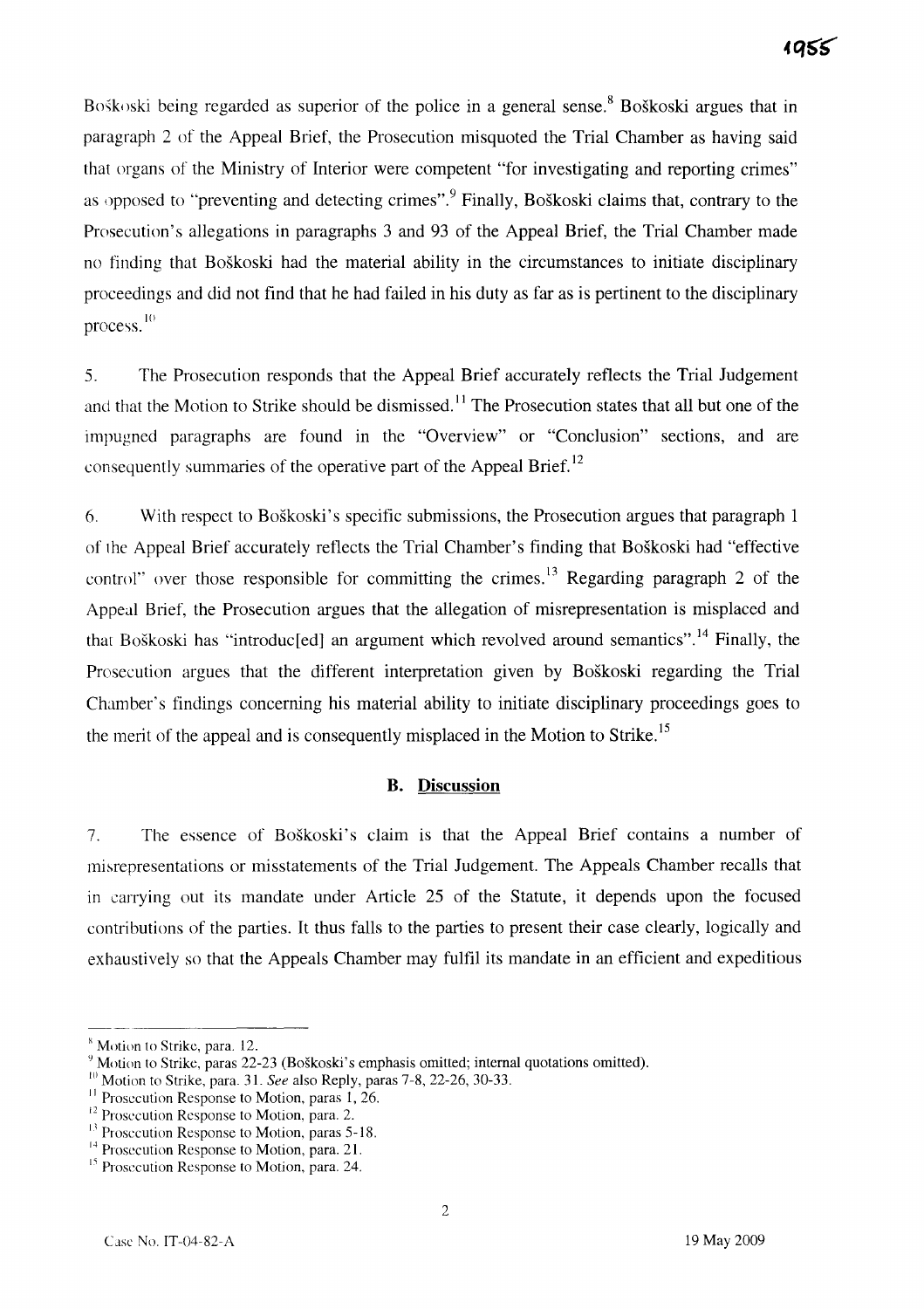manner.<sup>16</sup> In presenting their arguments on appeal, parties must provide precise references to relevant transcript pages or paragraphs in the judgement being challenged.<sup>17</sup>

R. The Appeals Chamber has repeatedly held that it has the inherent discretion to determine which of the parties' submissions merit a reasoned opinion in writing and that it may dismiss arguments that are evidently unfounded without providing detailed reasoning in writing in an appeal judgement.<sup>18</sup> For example, the Appeals Chamber may dismiss submissions summarily if they are vague or incorrect or suffer from other formal and obvious insufficiencies.<sup>19</sup> In particular, arguments that misrepresent the factual findings of the Trial Chamber, as alleged by Boškoski in the present case, may be dismissed without any detailed reasoning in writing.<sup>20</sup>

9. The Appeals Chamber further notes that Boškoski has acknowledged the competence of the Appeals Chamber to summarily dismiss grounds of appeal which misrepresent the findings of the Trial Chamber or the evidence relied upon by the Trial Chamber.<sup>21</sup> In doing so, he cites an established line of Appeals Chamber jurisprudence.<sup>22</sup> Moreover, Boškoski explicitly invites the Appeals Chamber to consider the issue at the merits stage.<sup>23</sup>

10. In light of the above, the Appeals Chamber does not find that there are sufficient grounds to warrant striking out the impugned paragraphs in the Appeal Brief at this stage. It will not strike portions of the Prosecution's arguments on the grounds that they diverge from Boškoski's

<sup>&</sup>lt;sup>16</sup> Prosecutor v. Dragoljub Kunarac, Radomir Kovač and Zoran Vuković, Case No. IT-96-23 & IT-96-23/1-A, Appeal Judgement, 12 June 2002 *("Kunarac* Appeal Judgement"), para. 43.

Practice Direction on Formal Requirements for Appeals from Judgement, IT/201, 7 March 2002 ("Practice Direction on Formal Requirements for Appeals"), para. 5(c); *See Prosecutor v. Mladen* Naletilić, *a.k.a. "Tuta" and Vinko* Martinović', *a.k.a. "Štela",* Case No. IT-98-34-A, Appeal Judgement, 3 May 2006, para. 14.

<sup>&</sup>lt;sup>18</sup> Prosecutor v. Vidoje Blagojević and Dragan Jokić, Case No. IT-02-60-A, Appeal Judgement, 9 May 2007 *("'BlaJ;ojevi{ and Jokie'* Appeal Judgement"), para. 11; *Prosa'utor v. Radoslav* Brđanin, Case No. IT-99-36-A, Appeal Judgement, 3 April 2007 ("Brđanin Appeal Judgement"), para. 16; *Prosecutor v Stanislav* Galić, Case No. IT-98-29-A, Appeal Judgement, 30 November 2006 ("Galić Appeal Judgement"), para. 12; *Prosecutor v. Milomir Stakie'.* Case No. IT-97-24-A, Appeal Judgement, 22 March 2006 ("Stakić Appeal Judgement"), para. 13; *ProseClttor v, Mitar* Vasi(jević, Case No. IT-98-32-A, Appeal Judgement, 25 February 2004 ("Vasiljević Appeal JUdgement"), para. ll; *Kunarac* Appeal Judgement, para. 48.

IY *Prosecutor v. Mmn('ilo Kraji§nik,* Case No. IT-00-39-A, Appeal Judgement, 17 March 2009 *("Krajišnik* Appeal Judgement"), para. 16; *Prosecutor v. Milan* Martić, Case No. IT-95-ll-A, Appeal Judgement, 8 October 2008 *("Martić Appeal Judgement"), para. 14; Prosecutor v. Pavle Strugar, Case No. IT-01-42-A, Appeal Judgement, 17* July 200S *("Strugar* Appeal Judgement"), para. 16; *Prosecutor v Naser* Orić, Case No. IT-03-68-A, Appeal Judgement, 3 July 2008 ("Orić Appeal Judgement"), para. 14; *Prosecutor* v *Fatmir Limaj, Haradin Bala and Isak MilS/ill.* Case No. IT-03-66-A, Appeal Judgement, 27 September 2007 *("Limaj* Appeal Judgement"), para. 15; Blagojević and Jokić Appeal Judgement, para. 11; Galić Appeal Judgement, para. 11; Stakić Appeal Judgement, para 12; Vasiljević Appeal Judgement, para. 12; *Kunarac Appeal Judgement*, para. 43.

Krajišnik Appeal Judgement, para. 18; Martić Appeal Judgement, para. 18, *Strugar Appeal Judgement, para.* 20; *Orie* Appeal Judgement, para. 13; Blagojević' *and* Jokić Appeal Judgement, para. ll, *Kunarac* Appeal Judgement, para. 48.

Motion to Strike, para. 36.

<sup>&</sup>lt;sup>22</sup> Brdanin Appeal Judgement, para. 23; *Martić* Appeal Judgement, para. 18; *Strugar* Appeal Judgement, para. 146 in fine; Galic Appeal Judgement, paras 292, 300, 302.

 $23$  Motion to Strike, para. 36.